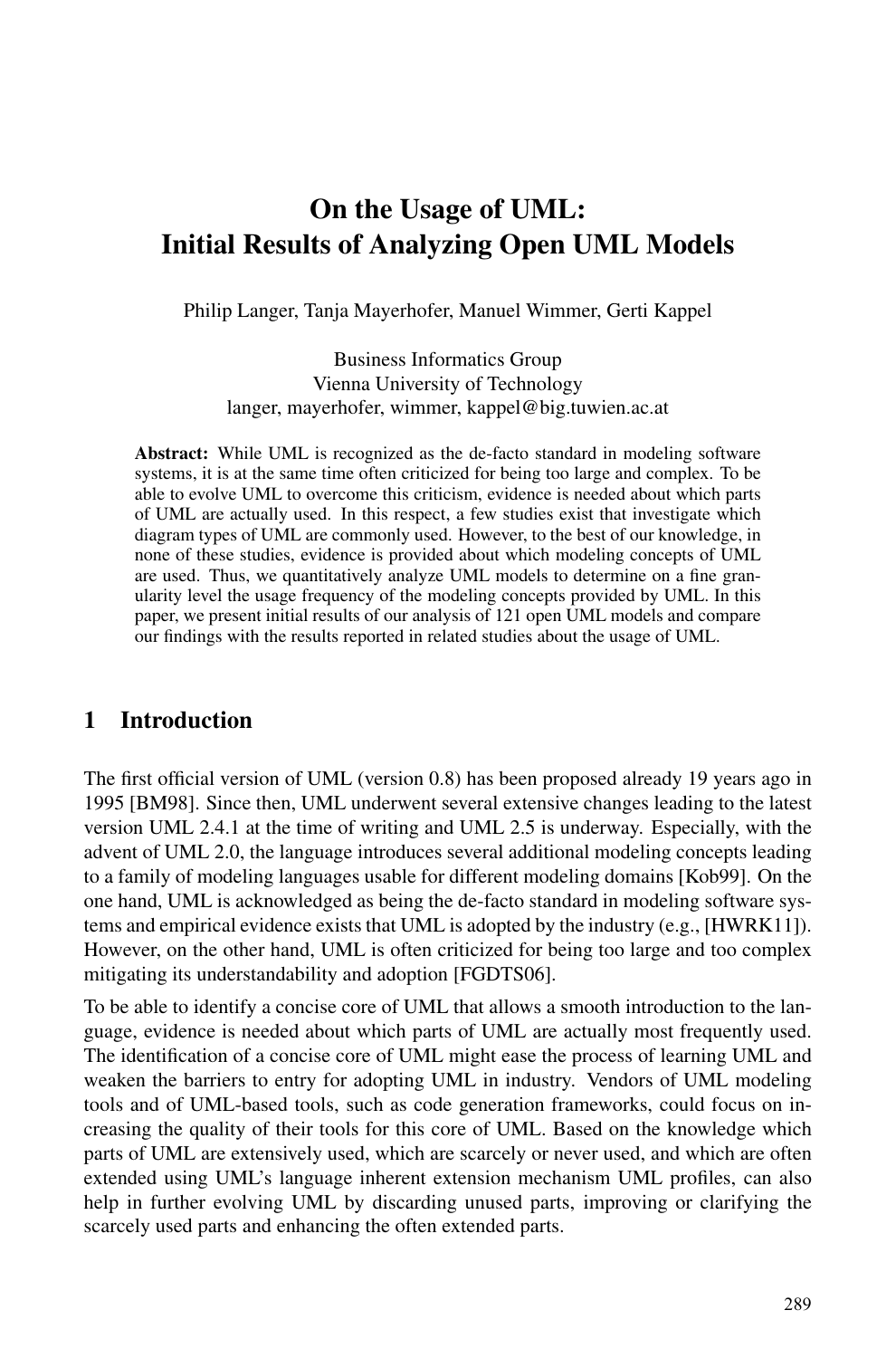Only a few studies investigate the usage of UML  $[BBB+11]$  by analyzing the usage frequency of the different diagram types of UML in literature, teaching materials, and tutorials, as well as the frequency in which they are supported by UML tools (e.g., [RLRC13]) or by performing surveys or interviews with practitioners (e.g., [DP06, Pet13]). These studies indicate that certain diagram types are more frequently used than others. However, to the best of our knowledge, in-depth and fine-grained analyses about the usage frequency of UML's modeling concepts, and not only of certain diagram types, are missing so far.

In this paper, we address this lack of a fine-grained study about the usage frequency of UML's modeling concepts. In particular, we quantitatively analyze 121 UML models that are publicly available on the Web and present initial results towards answering the following research questions (RQ):

RQ1: What is the usage frequency of UML's sublanguages? As UML comprises actually a family of languages, we investigate the usage frequency of these sublanguages and also compare our results with those of other existing studies dealing with the usage frequency of the diagram types provided by UML.

RQ2: What is the usage frequency of UML's modeling concepts? Furthermore, we analyze the usage frequency of the modeling concepts provided by UML's sublanguages. To the best of our knowledge, this question has not been investigated by existing studies.

RQ3: What is the usage frequency of UML profiles? In our analysis, we also investigate the usage frequency of UML profiles—UML's language-inherent extension mechanism. Again, to the best of our knowledge, this question has not been investigated before.

The remainder of this paper is structured as follows. In the next section, we provide an overview of related studies on the usage of UML and summarize their findings. In Section 3, we document the model acquisition and analysis process of our study. In Section 4, we present the results of our study and compare them with the results obtained by related studies. Finally, we discuss the threats to the validity of our results in Section 5 and we conclude the paper with an outlook on future work in Section 6.

## 2 Related Work

A survey on existing studies on the usage of UML in general may be found in  $[BBB^+11]$ . Please note that we focus on the usage frequency of UML's modeling concepts in this paper and we do not intend to compute metrics about comprehensibility and design quality of UML models as it is done in [NC08, GPC09, MSZJ04]. Thus, we summarize studies related to the usage frequency of UML's modeling concepts and report on language usage studies for domain-specific modeling languages (DSMLs). Finally, we highlight limitations of existing UML usage studies and how we address these limitations in this paper.

Studies on the usage of UML. There are several studies aiming to answer, besides others, the question: what is the usage frequency of the different UML diagram types? Dobing and Parsons [DP06] have been one of the first studying the *how* and *why* of using UML. They focused on questions to which extent a UML diagram type is used and subsequently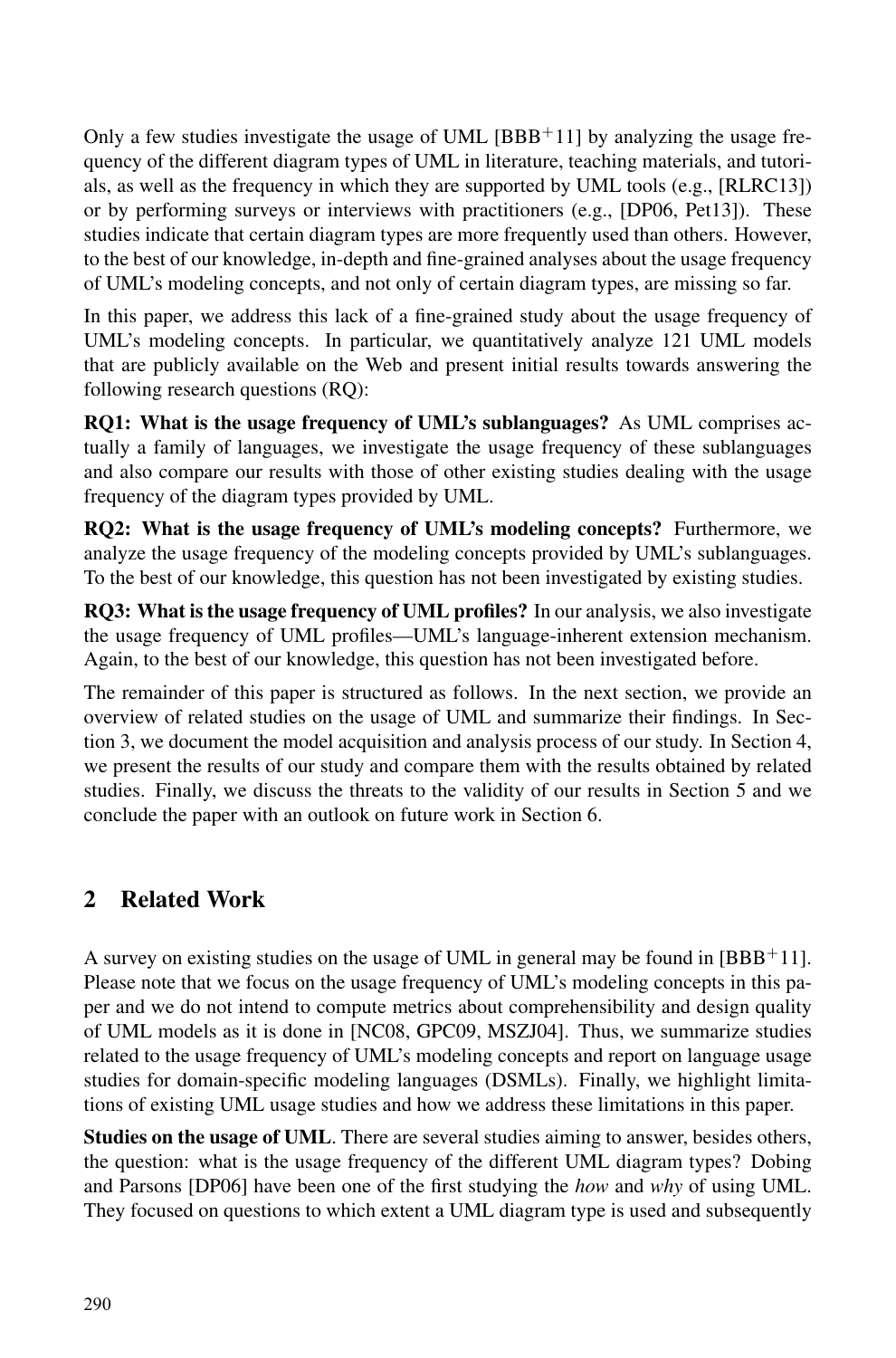relate the results to the complexity of UML. They collected their data between 2003 and 2004 based on an online survey. Grossman *et al.* [GAM05] also investigated the adoption and the usage of UML in the software development community by an online survey. They conclude that there is a wide diversity of opinions regarding UML. Furthermore, a more recent study done by Hutchinson *et al.* [HWRK11] also investigates the question on used modeling languages by using an online survey yielding that 85% of the survey participants use UML as modeling language.

A very recent study on the usage of UML in practice is reported by Petre in [Pet13]. The study is based on interviews with professional software developers and five patterns on UML usage are identified. In the context of this study, the developers have been also asked about the usage of the different diagram types.

A different data acquisition method concerning the sources of information is used by Reggio *et al.* [RLRC13]. Instead of surveys or interviews, different kinds of teaching and training material are investigated, as well as UML tools. Based on this set of different resources, the usage frequency of UML diagram types is determined.

Table 1 summarizes the results of the mentioned studies by stating the three most used UML diagram types as given by the corresponding studies.

While the mentioned studies use surveys, interviews, or analyses of teaching materials, training materials, and UML tools to collect the data for concluding about the usage of UML, only a few studies exist that analyze models for this purpose. In [OC13], Osman and Chaudron analyze ten open source repositories for determining the usage of UML diagrams in addition to other questions, such as model and code co-evolution. They conclude that UML class diagrams are used in the studied open source projects, but other diagrams are scarcely used.

Concerning the usage of UML profiles, Pardillo [Par10] used a manual approach analyzing existing literature on UML profiles to identify the current practices in defining them. He concludes that the majority of profiles is defined for class diagrams and only a few profiles are defined for the behavioral part of UML.

Studies on the usage of DSMLs. Two studies about language usage are presented by Tairas and Cabot in [TC13]. In particular, two DSMLs are analyzed by collecting different usage statistics, such as the instantiation frequency of metaclasses. A similar approach is followed by Kusel *et al.* [KSW<sup>+</sup>13] where the subject of investigation is the application frequency of reuse mechanisms of the ATLAS Transformation Language (ATL). Finally, Williams *et al.* [WZM<sup>+</sup>13] discuss through a corpus-based analysis of metamodels defined in Ecore how metamodels look like by computing several different metrics.

| Rank | Dobing & Parsons<br><b>[DP06]</b> | Grossman et al.<br><b>IGAM051</b> | Reggio et al.<br>[RLRC13] | Petre<br>[Pet13]        | Hutchinson et al.<br>[HWRK11] |
|------|-----------------------------------|-----------------------------------|---------------------------|-------------------------|-------------------------------|
|      | Class Diagram                     | Use Case Diagram                  | Class Diagram             | Class Diagram           | Class Diagram                 |
|      | Use Case Diagram                  | Class Diagram                     | <b>Activity Diagram</b>   | Sequence Diagram        | <b>Activity Diagram</b>       |
|      | Sequence Diagram                  | Sequence Diagram                  | Sequence Diagram          | <b>Activity Diagram</b> | Use Case Diagram              |

Table 1: Most used UML diagram types reported in literature.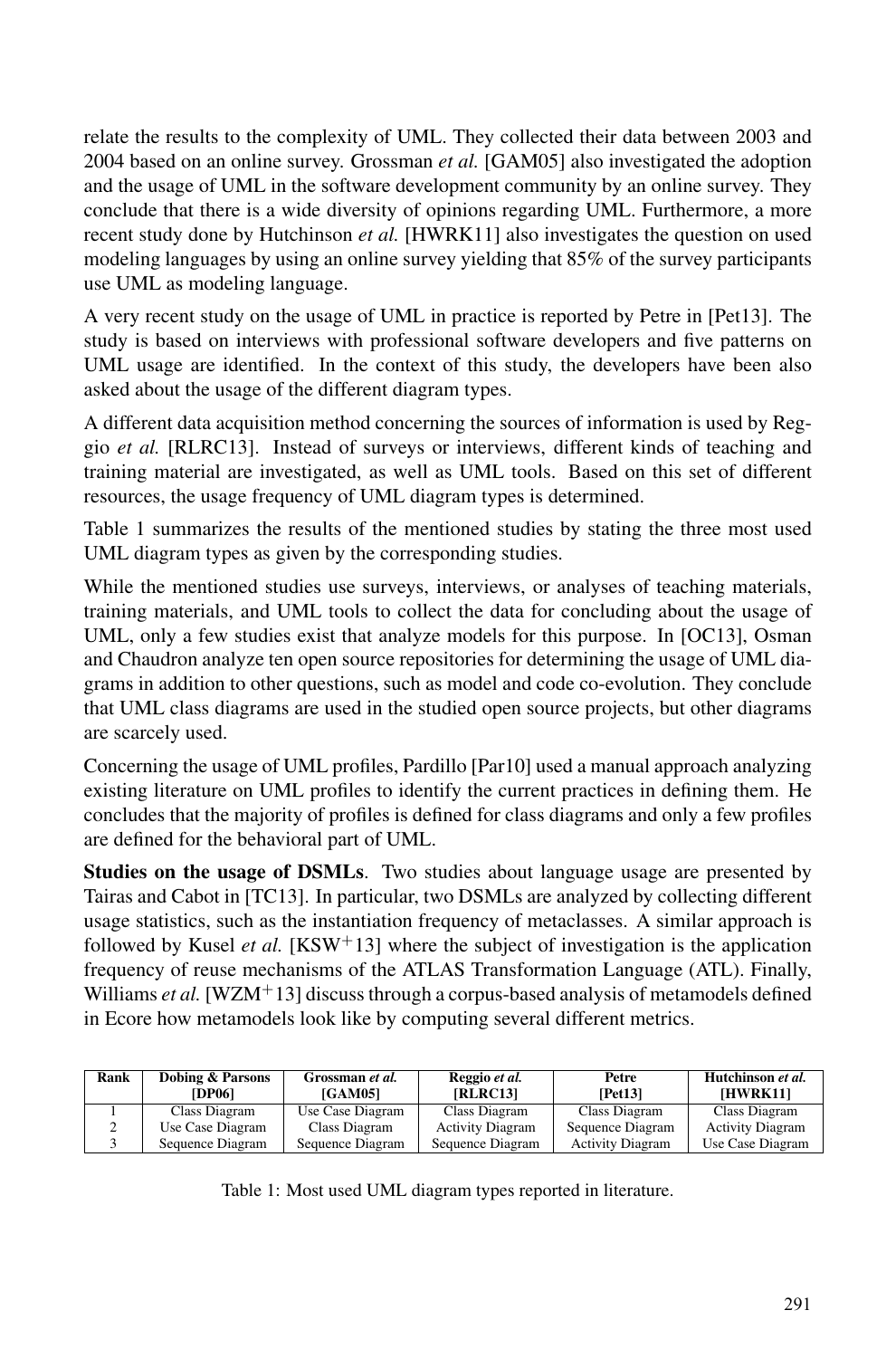Going beyond the state-of-the-art. Several papers aim to uncover the how and why UML is used by utilizing different data acquisition methods and analysis approaches. However, there is currently a lack of fine-grained quantitative studies investigating a larger corpus of UML models. Such studies are needed in order to answer more detailed research questions concerning how UML is used from a language perspective. Currently, the usage of UML is discussed on diagram level granularity, only. But, for instance, the usage frequency of modeling concepts has not been explored to the best of our knowledge. Thus, we aim in this paper for a fine-grained quantitative study in the spirit of [LKR05, KSW $+13$ , TC13, WZM<sup>+</sup>13] based on a corpus of open UML models to answer additional research questions on the usage of UML.

### 3 Study Design

As an infrastructure for our analysis, we chose to use the UML modeling tool Enterprise Architect<sup>1</sup> (Version 9.0, Ultimate Edition) of the company Sparx Systems—which is one of the most popular UML modeling tools<sup>2</sup> and supporting UML 2.4.1. The main reason for this choice is our long-standing research collaboration with Sparx System's global partner SparxSystems Software GmbH Central Europe who supports us in this study.

The corpus of analyzed models consists of open UML models, which are publicly available on the Web and which have been created with Enterprise Architect. However, in ongoing work we are currently also analyzing—by the same means as described in the following open UML models that have been created with other modeling tools.

In the remainder of this section we first describe how the analyzed UML models have been retrieved from the Web and provide general figures about these models, and we second explain the model analysis process used in our study<sup>3</sup>.

#### 3.1 Data Set

For retrieving publicly accessible UML models from the Web that have been created with Enterprise Architect, we used the file type search provided by the search engine of Google, which enables to search for files with specific file extensions. Thus, for searching Enterprise Architect models, we used the search string filetype:eap. We carried out this search twice, once in December 2012 and once in April 2013 resulting in 151 UML models. By investigating the URLs of the websites hosting these 151 models and reviewing the models' content, we identified twelve duplicates and 17 revisions of retrieved UML models, as well as one empty model. After filtering these models, we analyzed the remaining 121 UML models regarding their usage of UML's modeling concepts.

<sup>1</sup>http://www.sparxsystems.com/products/ea/index.html

<sup>2</sup>http://list.ly/list/2io-popular-uml-modeling-tools

<sup>&</sup>lt;sup>3</sup>Please refer to http://www.modelexecution.org/?page\_id=982 for additional information about the design of our study.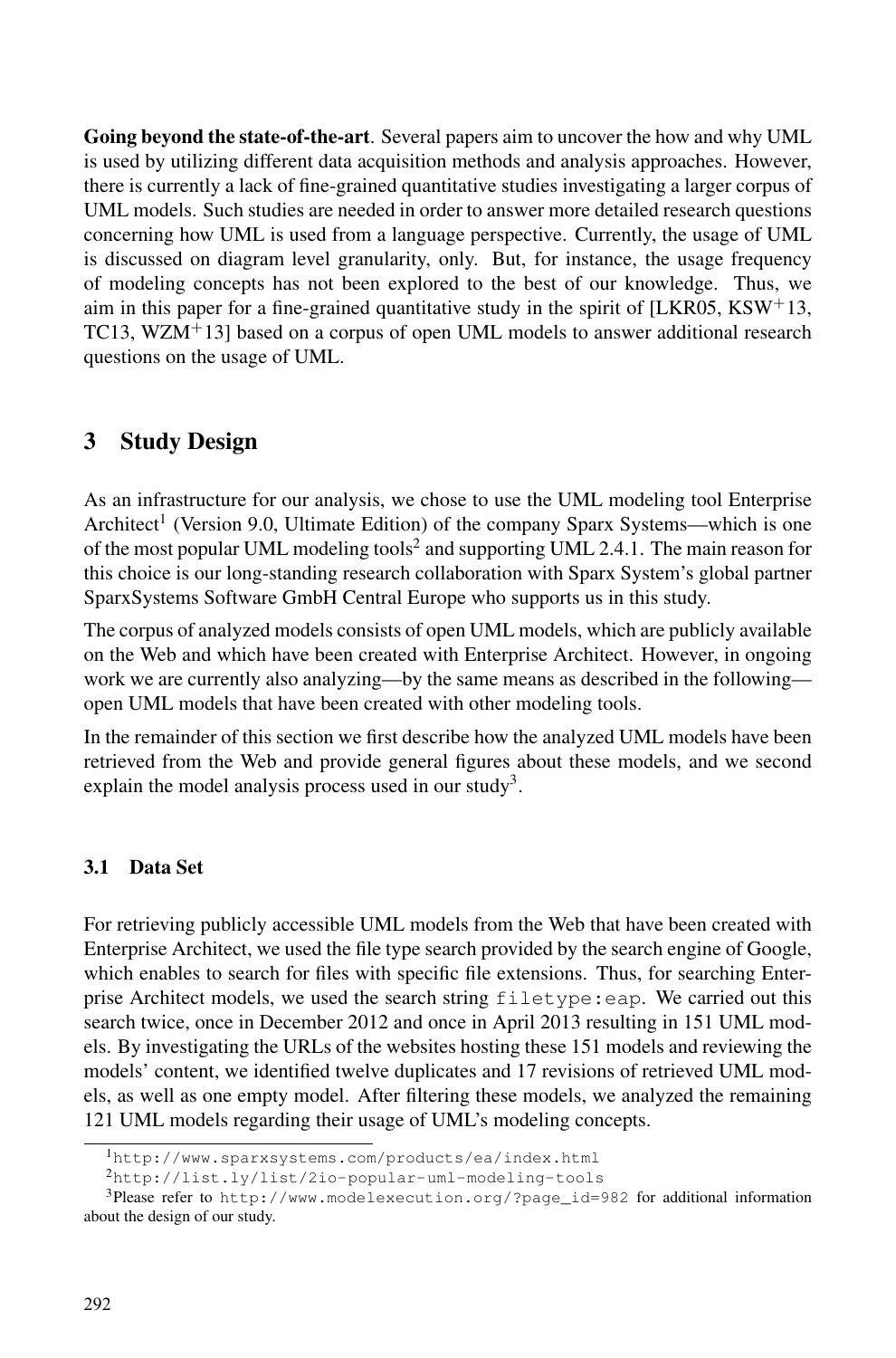

Figure 1: Size and lifespan of the analyzed UML models.

About half of the models (54%) have been retrieved from open source software repositories, namely *google code*, *assembla*, and *github*. About a quarter of the models (28%) has been retrieved from project websites which use the software project management system *trac*, and 18% have been retrieved from other sources. By manually reviewing the models' content, we found out that they are also mainly concerned with software-related aspects of the modeled systems.

To characterize the retrieved models, we determined their size in terms of the number of elements contained by the models, as well as the lifespan of the models in terms of days between the creation date and the last modification date of the models (cf. Figure 1).

As can be seen in the boxplot of the sizes of the analyzed models, depicted at the top of Figure 1, the smallest model contained two elements, while the largest model contained 3903 elements. The average number of elements (arithmetic mean) contained by the analyzed UML models is 385 and the median number is 134, the first quartile is 59 and the third quartile is 332. Thus, our data set does not contain very huge models (companies report on models comprising tens of thousands of elements [KPP08]), but they are on average of reasonable size for being considered useful for analyzing the usage frequency of UML's modeling concepts.

The boxplot of the lifespans of the analyzed models, depicted at the bottom of Figure 1, shows, that the minimal lifespan of the analyzed models is one day while the maximal lifespan is 2955 days (i.e., about eight years). The average lifespan (arithmetic mean) of the analyzed models is 1083 days (i.e., about three years) and the median value for the lifespan is 1247 days (i.e., 3.4 years), the first quartile is 9 days and the third quartile is 2007 days (i.e., 5.5 years). This data shows that on average the models have been created and maintained for a considerable period of time.

#### 3.2 Data Analysis

Enterprise Architect provides an API, as well as a scripting environment that can be used to directly access the content of UML models. Using the API and the scripting environment,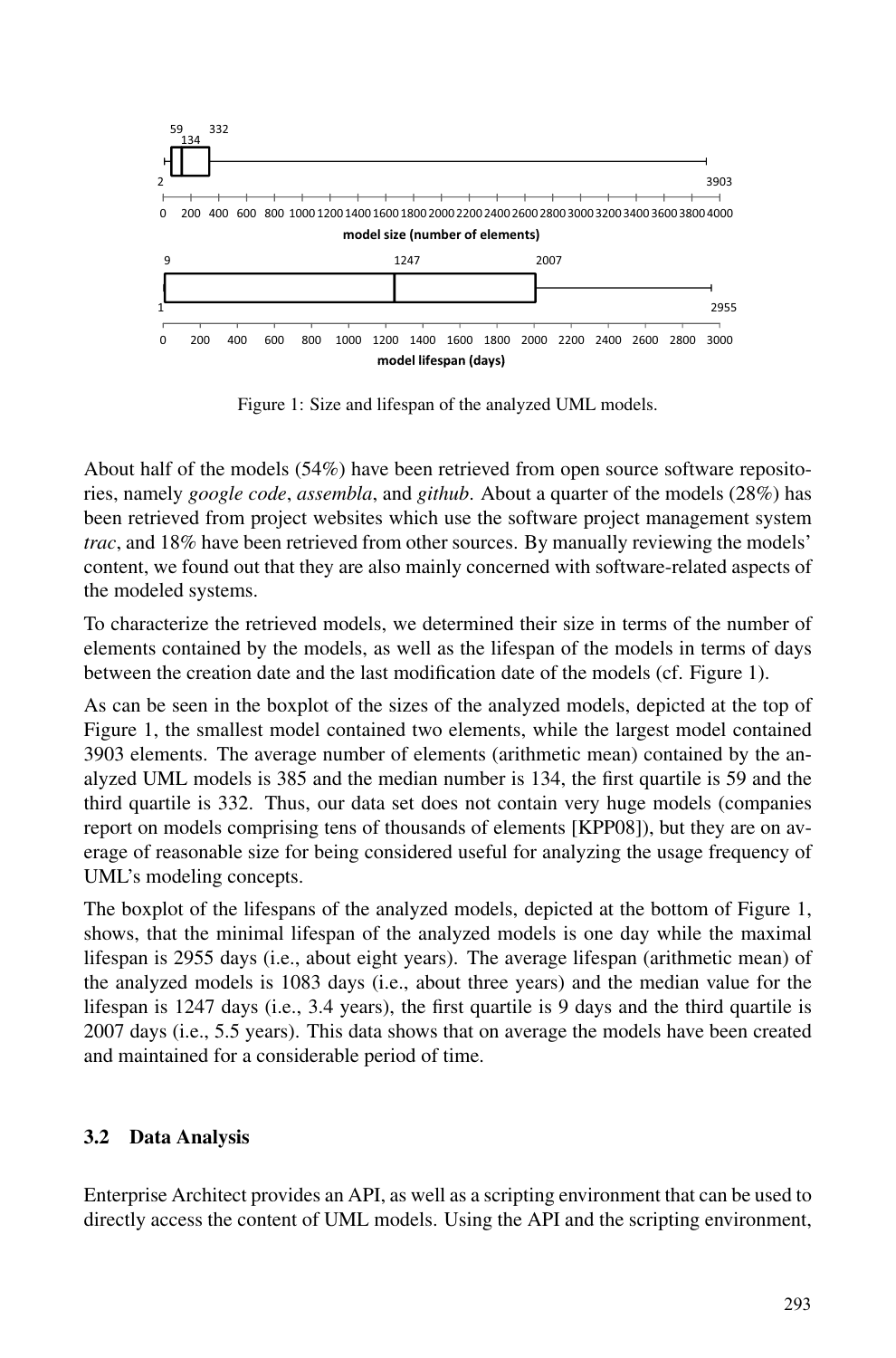

Figure 2: Number of metaclasses (considered / not considered in the analysis) per language unit.

we developed a script that iterates over all elements contained by a model and determines for each element its type, as well as whether a stereotype is applied on the element. The type of a model element corresponds to the instantiated UML metaclass. We regard each non-abstract metaclass defined in the metamodel of UML as a modeling concept of UML. We assigned each of these metaclasses to exactly one UML language unit, that is the language unit to which the package containing the respective metaclass is assigned to by the UML standard [Obj11, page 7–8]. Please note that we could not include all UML metaclasses in our analysis because they are either not explicitly represented in Enterprise Architect (e.g., the metaclass LiteralBoolean is represented as simple String), or they are not available at all in Enterprise Architect (e.g., the metaclass ReduceAction). Figure 2 depicts the number of metaclasses assigned to the respective language units, as well as the number of metaclasses which have been considered in the analysis and the number of metaclasses which have not been considered. In summary, 115 of 193 non-abstract metaclasses defined in the metamodel of UML are considered in our analysis.

As output of the script, we obtain an XML file that contains the information how often each modeling concept is used by the analyzed UML model and how often each modeling concept is extended by stereotype applications. Based on this data, it is possible to determine for each analyzed UML model the size of the model in terms of contained model elements, the usage frequency of UML's language units, the usage frequency of UML's modeling concepts, and the usage frequency of UML profiles. We calculate the respective figures using an additional Java program which aggregates the data captured in the XML files obtained for the analyzed models.

### 4 Analysis Results

In this section, we present the analysis results based on our corpus of open UML models structured according to the research questions  $RQ1-3<sup>4</sup>$ .

<sup>4</sup>More detailed results can be found at http://www.modelexecution.org/?page\_id=982.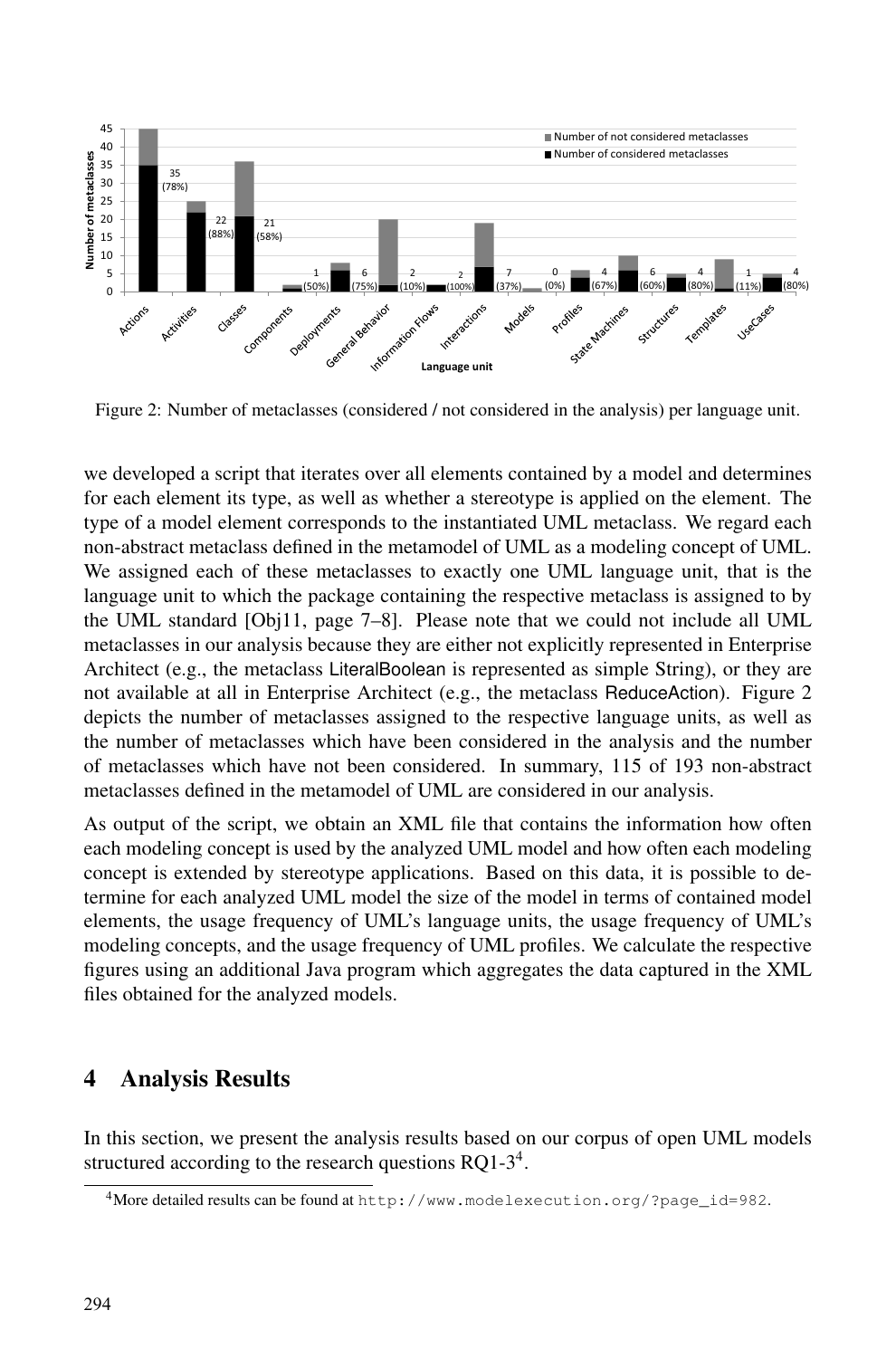#### 4.1 RQ1: UML Sublanguages

The modeling concepts of UML are organized in 14 *language units* which represent *sublanguages* of UML. Each language unit consists of modeling concepts that provide the means for modeling a certain aspect of a system under study according to a particular paradigm. For instance, the language unit *Activities* defines modeling concepts enabling to model the behavior of a system based on a workflow-like paradigm.

To get a first indicator about which parts of UML are used, we determine the usage frequency of UML's language units in the analyzed UML models. In particular, we compute  $(i)$  the number of language units used by the analyzed models,  $(ii)$  the number of models using a particular language unit, and  $(iii)$  the number of models using distinct combinations of language units.

 $(i)$  **Number of language units used per model.** We regard a model to use a distinct language unit if it contains at least one instance of at least one modeling concept assigned to this language unit. As depicted in Figure 3, 34% of the analyzed models use modeling concepts of one language unit, 17% use modeling concepts of two language units, and 22% use modeling concepts of three language units. Thus, three-quarter of all models (73%) use modeling concepts of up to three UML language units. The average number (arithmetic mean) of used language units is 2.72 and the median number is two.

 $(iii)$  Usage frequency of language units. Figure 4 depicts the frequency in which the distinct UML language units are used by the analyzed models. The three most frequently used UML language units are *Classes*, *Use Cases*, and *Interactions*. All analyzed models use the language unit *Classes*, 47% use the language unit *Use Cases*, and 39% use the language unit *Interactions*. This result is in line with the findings of Dobing and Parsons [DP06] who report that 73% of their survey respondents use class diagram, 51% use case diagrams, and 50% sequence diagrams in two-thirds or more of their projects. Compared to the findings of Grossmann *et al.* [GAM05], who report that use case diagrams, class diagrams, and sequence diagrams are used by about 90% of their survey respondents, our analysis results indicate that modeling concepts defined by the language unit *Classes* are significantly more frequently used than modeling concepts defined by the language units *Use Cases* and *Interactions*. The studies of Reggio *et al.* [RLRC13] and Petre [Pet13] also identified class diagrams and sequence diagrams among the most frequently used three UML diagram types. However, in their studies as well as in the study of Hutchinson *et*



Figure 3: Number of language units (LU) used per model.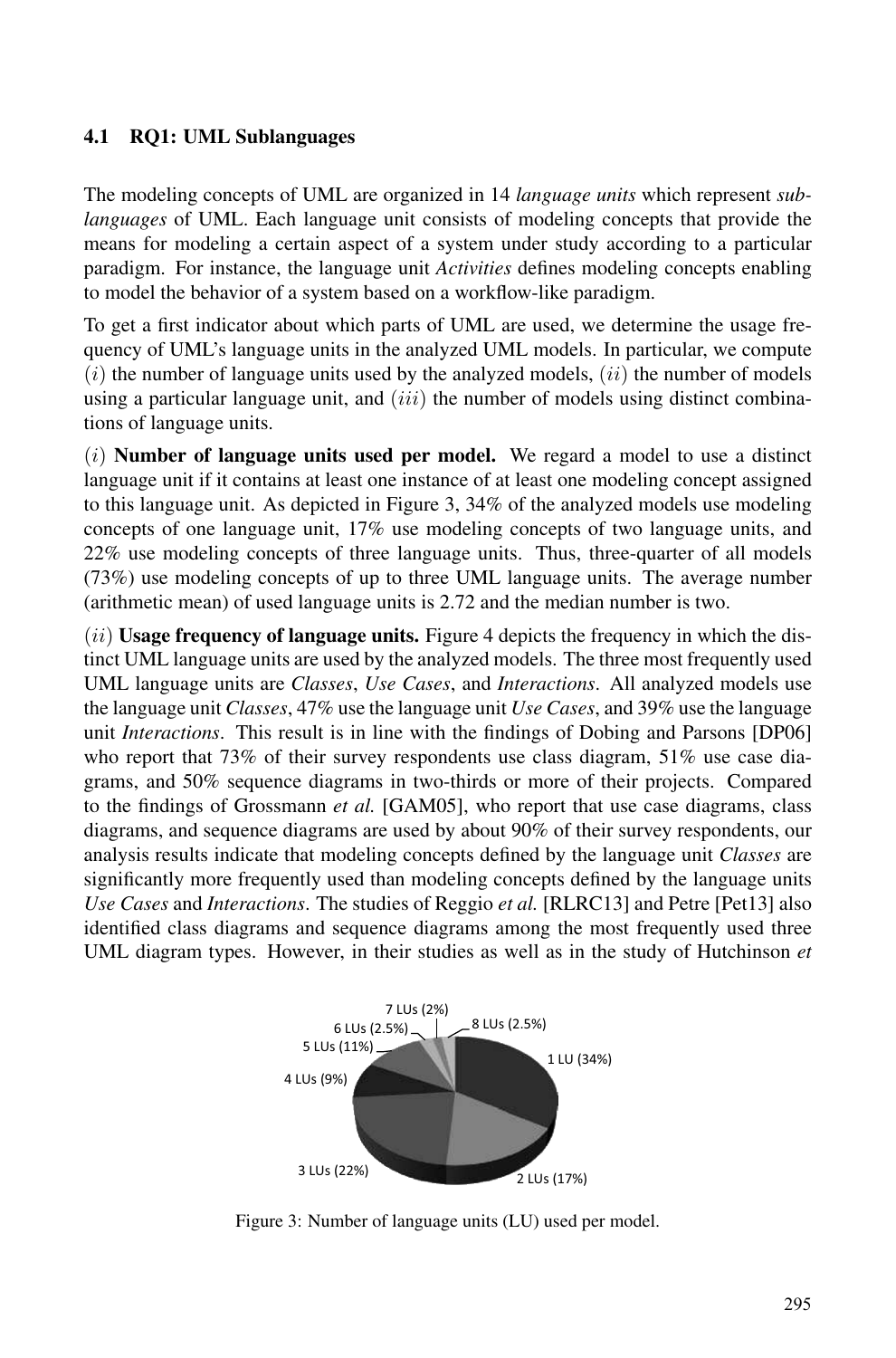

Figure 4: Number of models using modeling concepts of a particular language unit.

*al.* [HWRK11], activity diagrams are among the top three used diagram types, whereas the language unit *Activities* is on fourth position in our ranking. The language unit *State Machines* is according to our analysis results the least used language unit, however, the other studies did not rank state machine diagrams on the last position of used diagram types. The language units *General Behavior*, *Profiles*, and *Templates* are not used at all by the analyzed models. However, it has to be noted that for the language units *General Behavior* and *Templates* only a low number of metaclasses has been considered in the study.

 $(iii)$  Usage frequency of language unit combinations. As depicted in Figure 3, 66% of the analyzed models use modeling concepts defined by two or more UML language units. Figure 5 shows on the left-hand side that  $71\%$  of these models use modeling concepts defined in the language units *Classes* and *Use Cases*. Other frequently used combinations of two language units are *Classes* and *Interactions* (59%), *Use Cases* and *Interactions* (50%), as well as *Classes* and *Activities* (33%).

We also determined which combinations of three language units are frequently used. 49% of the analyzed models use modeling concepts of three or more UML language units (cf. Figure 3). 68% of these models use modeling concepts of each of the language units *Classes*, *Use Cases*, and *Interactions*, which are the most frequently used language units. Other less frequently used combinations of three language units are *Classes*, *Use Cases*, and *Activities* (31%), *Classes*, *Activities*, and *Interactions* (25%), *Classes*, *Use Cases*, and *Components* (25%), as well as *Classes*, *Structures*, and *Components* (24%).

For the usage of language unit combinations we can conclude that the most frequently used language units are also the ones that are most frequently used in combination.

### 4.2 RQ2: UML Modeling Concepts

Each language unit in UML consists of a number of modeling concepts, which are represented by metaclasses. For instance, the language unit *Activity* contains the metaclass InitialNode, which is a control node that initiates the control flow in an invoked Activity.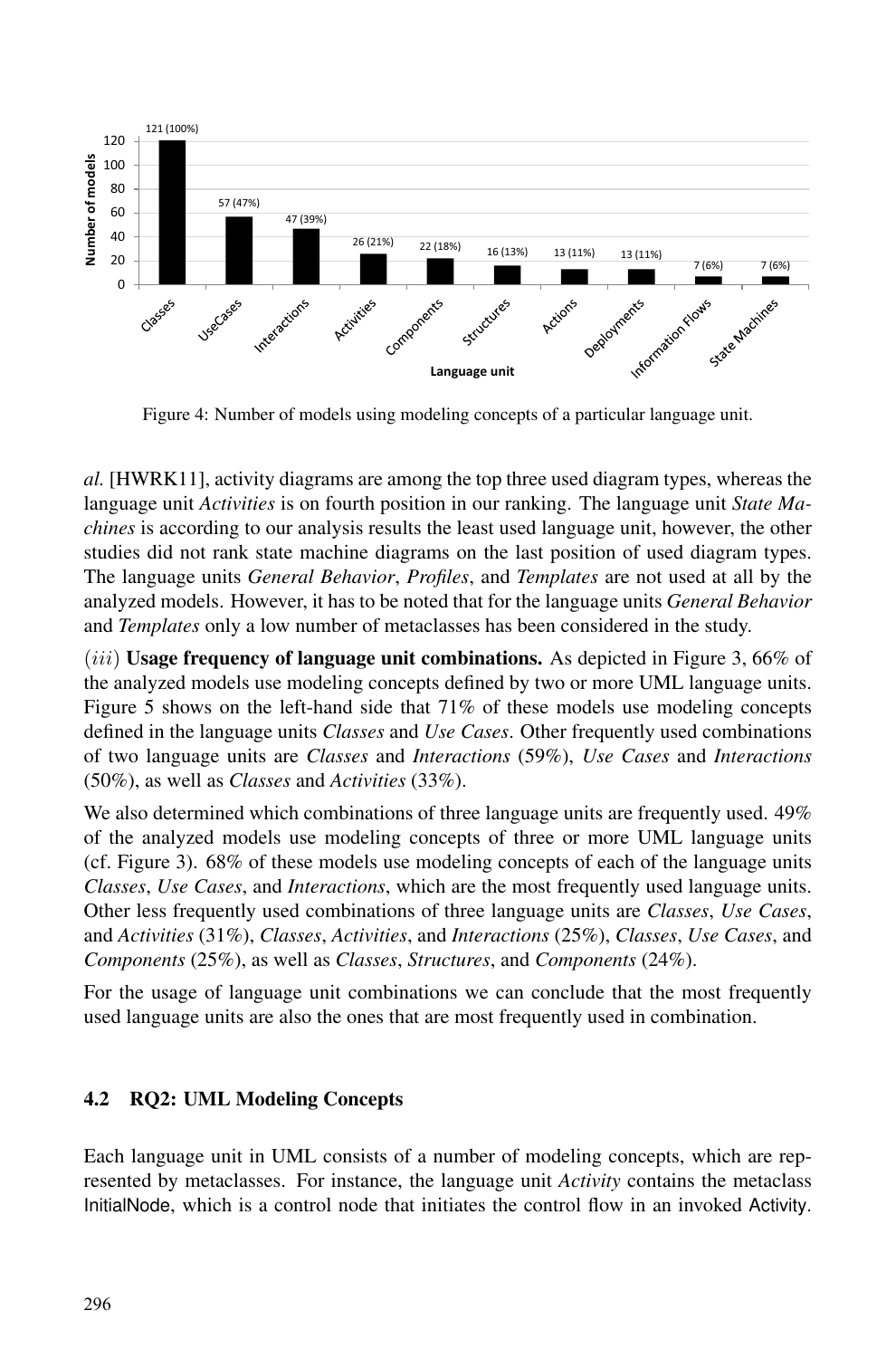

Figure 5: Number of models using a particular combination of language units.



Figure 6: Proportion of used metaclasses among all considered metaclasses per language unit.

When creating a UML model, these metaclasses are instantiated and populated with property values. The number of metaclasses in the language units vary significantly ranging from one metaclass in the language unit *Models* up to 45 metaclasses in *Actions*.

In this section, we analyze the usage frequency of these metaclasses. In particular,  $(i)$ we identify the proportion of metaclasses that are actually used among all considered metaclasses. To also consider how often they are used, we further analyze  $(ii)$  in how many models each metaclass is used, and the number of instances of each metaclass in comparison to the number of all model elements of the respective language unit. Here, we focus on the most frequently used language units *Classes*, *Interactions*, and *Use Cases*.

 $(i)$  Used metaclasses versus unused metaclasses. Figure 6 depicts the proportion of metaclasses that are actually used (i.e., at least one instance exists) among all considered metaclasses in the respective language unit. According to this data, the language units *Components*, *Information Flows*, and *Use Cases* seem to be the most concise ones, as *all* metaclasses introduced in these language units are actually used in the considered models. For the language unit *State Machines*, we also observe a high proportion of used metaclasses among all metaclasses: 83% of the metaclasses are instantiated at least once. We may also highlight the language unit *Classes*. This language unit contains significantly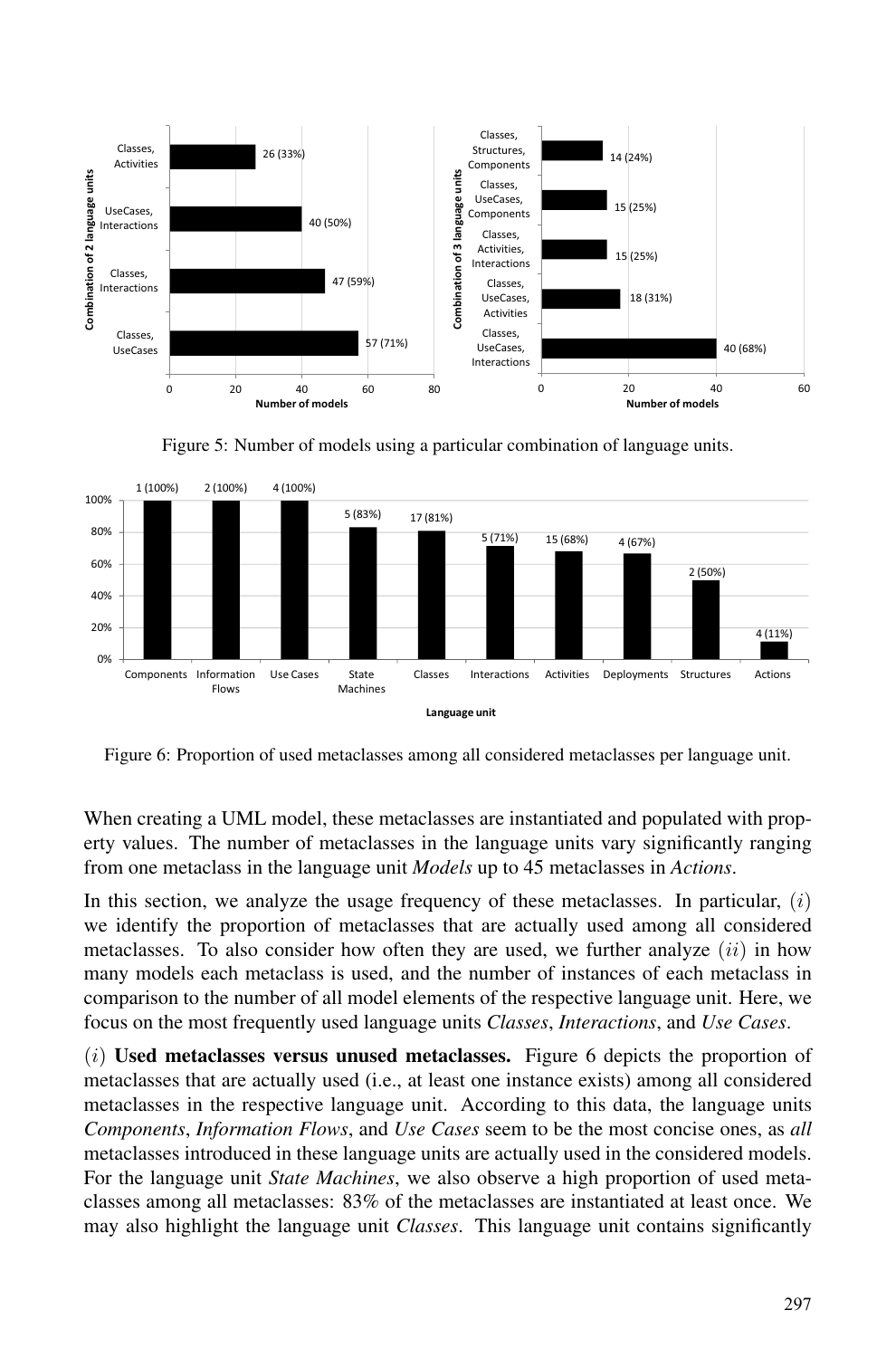

Figure 7: Usage frequency of UML metaclasses.

more metaclasses than *Components*, *Information Flows*, *Use Cases*, and *State Machines*, and still 81% of all available metaclasses are instantiated in the analyzed models. This indicates that the comparatively large number of metaclasses of the language unit *Classes* seems to be reasonable, largely required, and well understood. On the contrary, the high number of available metaclasses in the language unit *Actions* is not instantiated to a high extent in the analyzed models, as only 11% of the metaclasses are used.

 $(iii)$  Usage frequency of metaclasses. In Figure 7, the usage frequencies of the most frequently used metaclasses of the language units *Classes*, *Interactions*, and *Use Cases* are depicted. In particular, we show the usage frequency in terms of the absolute and the relative number of models that contain at least one instance of the respective metaclass, as well as the absolute number of instances of the respective metaclass and their proportion to the overall number of all model elements of the respective language unit. For instance, the metaclass Association of the language unit *Classes* is instantiated in 100 models (i.e., 83% of all models that use the language unit *Classes*) and 12% of all instances of metaclasses defined in the language unit *Classes* are instances of Association (i.e., 4810 instances of Association among 40993 instances of any metaclass of the language unit *Classes*).

Classes. Considering the most frequently instantiated metaclasses of the language unit *Classes*, it is not surprising that Package is used by all models, because a model created with Enterprise Architect must define at least one Package containing all other model elements. The metaclass Class is used by 72% of the models that use the language unit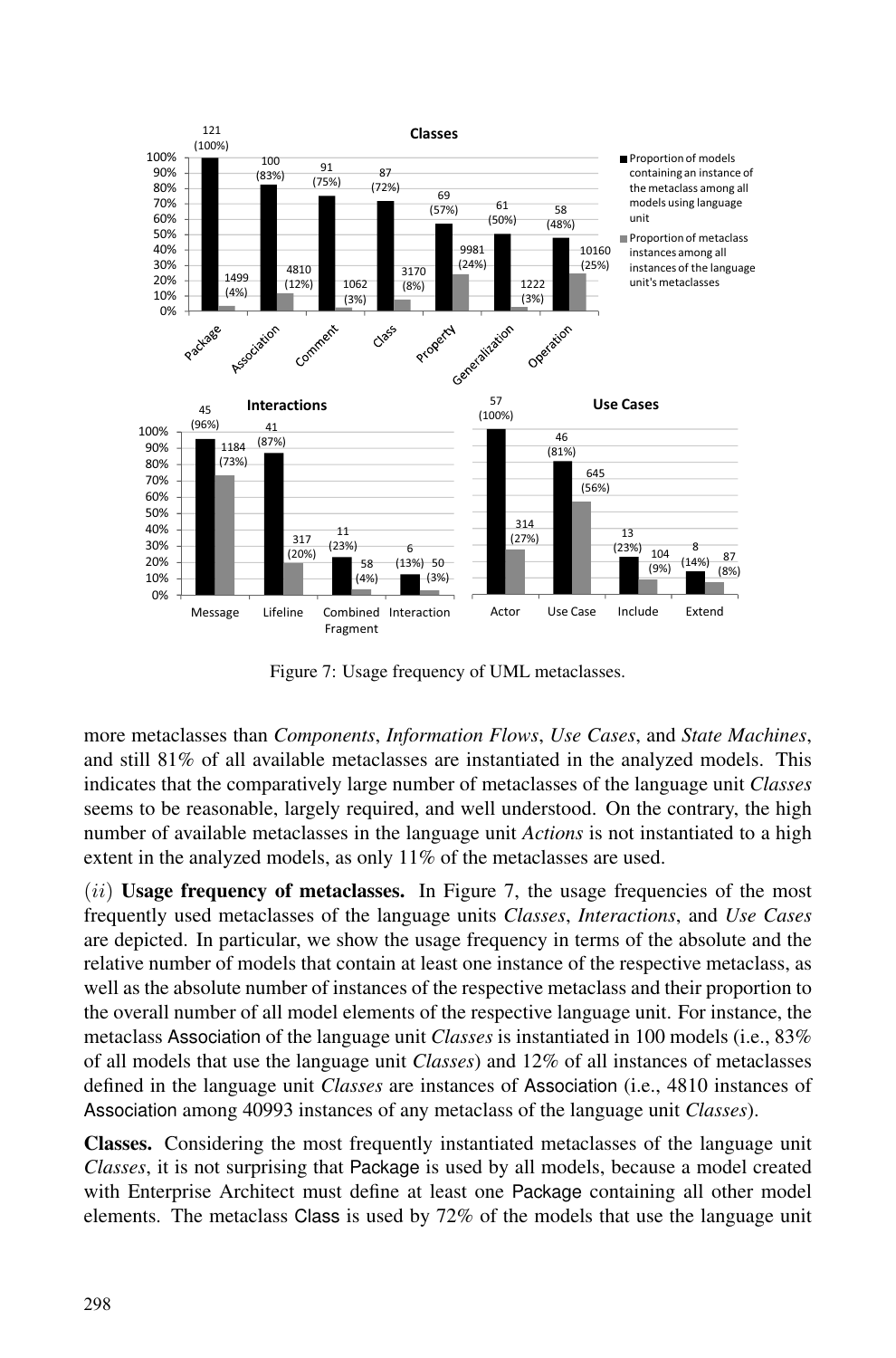*Classes*. The reason why not all of these models use the modeling concept Class is that the language unit *Classes* contains also metaclasses that are used in combination with metaclasses of other language units. For instance, the modeling concept Generalization may not only be used among instances of Class, but also among instances of Actor (belonging to the language unit *Use Cases*). Similarly, as the metaclass Association is, for instance, also used to associate an Actor with a UseCase, more models contain instances of Association than models containing instances of Class. Interestingly, there are more models that contain instances of Class than models containing instances of either Operation or Property. This indicates that in some of the models Class instances exist without owned operations or properties. It is also worth noting that 75% of the models that use the language unit *Classes* also contain at least one instance of Comment, whereas the number of comments is rather small (3% of the model elements). Modeling concepts that are not used at all in the analyzed models are Abstraction, PackageImport, PackageMerge, and PrimitiveType. The remaining 10 metaclasses of the language unit *Classes* considered in this study are used in between 2% and 39% of the analyzed models using this language unit.

Interactions. Nearly all models that use metaclasses of the language unit *Interactions* contain at least one instance of Message  $(96%)$  and Lifeline  $(87%)$ . The proportion of instances of these metaclasses together account for 93% among all instances of metaclasses defined in this language unit. The metaclasses CombinedFragment and Interaction are only used by 23% and 13% of the models, respectively. The low number of models using the metaclass Interaction can be justified by the fact that Enterprise Architect does not implement the restriction, defined in the UML metamodel, that instances of the metaclasses Lifeline and Message have to be contained by an instance of Interaction. If a user creates, for instance, a new sequence diagram in Enterprise Architect, no Interaction instance is created automatically, but the user can still add Lifeline instances and Message instances to the diagram. The metaclass Gate is only used in two models which contain one instance each, whereas the metaclasses Continuation and StateInvariant are not used at all.

Use Cases. The most frequently used metaclasses of the language unit *Use Cases* are Actor and UseCase, which are instantiated in 100% and 81% of the models using the language unit *Use Cases*, respectively. This also means that 19% of the models that contain an instance of Actor do not contain an instance of UseCase. This finding can be justified by two reasons. First, some of the analyzed models contain only Actor instances without associating them to UseCase instances. Second, in Enterprise Architect actors can be used equivalently to lifelines for defining interactions. In the analyzed models, instances of Actor and UseCase together account for 83% of all UML elements from the language unit *Use Cases*, whereas there are on average around two use cases per actor in the analyzed models. Interestingly, the metaclasses Extend and Include are only scarcely used in the analyzed models: only 23% and 14% of the models use them at all and their instances account together for only 17% of all UML elements of the language unit *Use Cases*.

Other language units. Besides the language units discussed above, we also highlight some interesting findings in the language units *Activities*, *Actions*, and *Deployments*. However, we omit a dedicated figure due to space limitations.

Among all models that contain instances of metaclasses of the language unit *Activities*, the most frequently used metaclasses are ControlFlow (used in 88% of the respective models),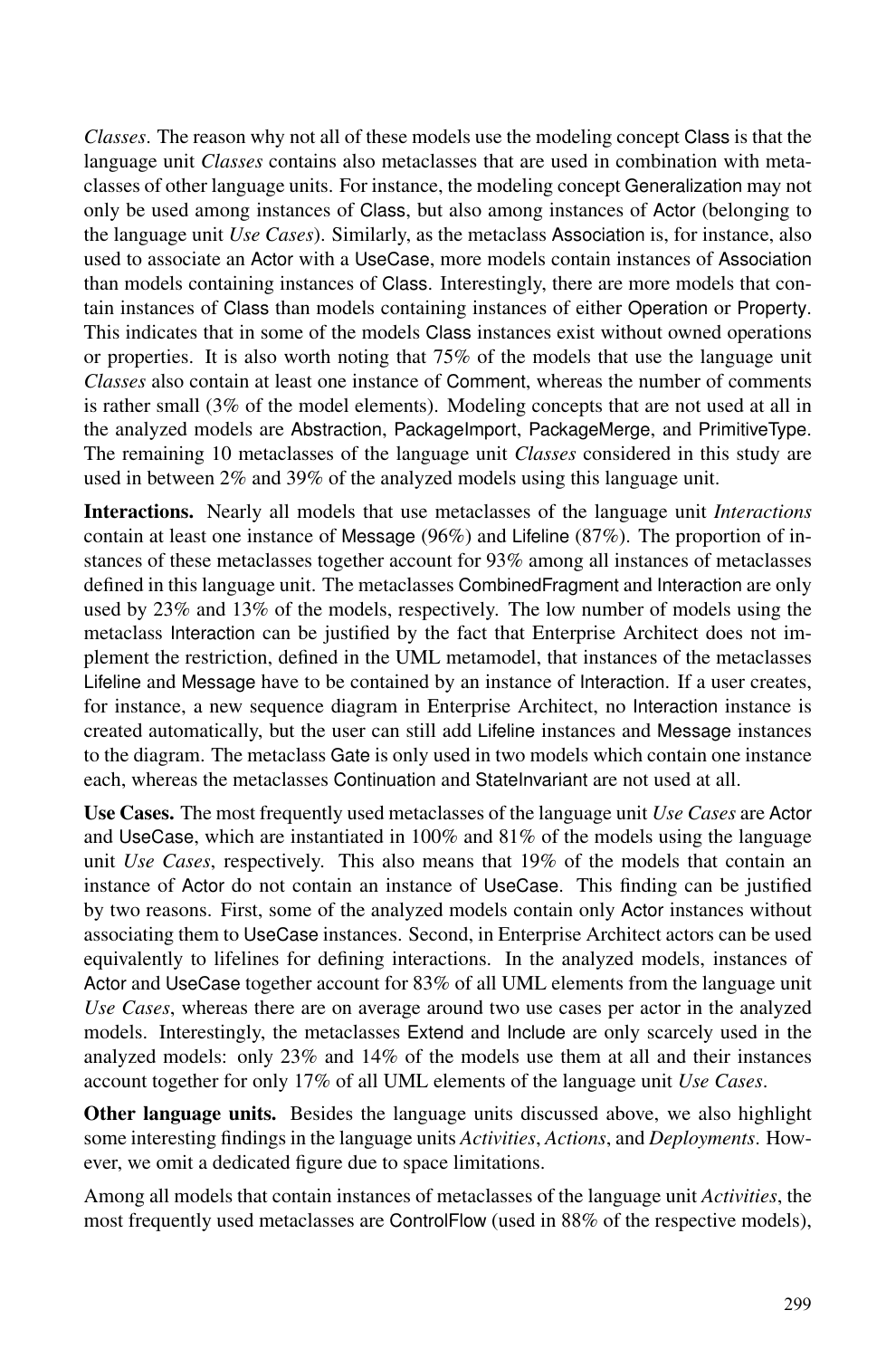Activity (77%), InitialNode (73%), as well as ActivityFinalNode and DecisionNode (65% each). Modeling concepts of the language unit *Activities*, that are not used in any of the analyzed models, are ActivityParameter, CentralBufferNode, ConditionalNode, Exception-Handler, ExpansionNode, SequenceNode, and StructuredActivityNode.

Unfortunately, only 13 models contain at least one instance of a metaclass containted by the language unit *Actions* (cf. Figure 4), which mitigates the validity of any general conclusions that we may draw from this data. However, it is interesting to note that in these models, only the metaclass OpaqueAction has been used frequently (in twelve out of 13 models). CallOperationAction, Pin, and WriteVariableAction are only used in three, two, and one of 13 models, respectively, whereas all other action types are not used at all.

Also modeling concepts of the language unit *Deployments* are only used in 13 models (cf. Figure 4). From this language unit, mainly Node and Device are adopted frequently: Eleven models use Node and eight models use Device. The metaclasses ExecutionEnvironment and DeploymentSpecification are only used in three and two models, respectively, and Artifact, as well as Manifestation, are not used at all.

#### 4.3 RQ3: UML Profiles

We explore in this subsection the usage of UML profiles in our corpus of UML models. In particular, we identify  $(i)$  the ratio of models containing profile applications compared to those not having profile applications. To consider to which extent the models are profiled, we further analyze  $(ii)$  the ratio of stereotyped elements in models, i.e., elements that have at least one stereotype applied, compared to non-stereotyped elements, i.e., elements that have no stereotype applied. Finally, we determine  $(iii)$  the most frequently used stereotypes and the most frequently extended metaclasses.

 $(i)$  Ratio of profiled versus non-profiled models. We identified the models that have at least one stereotype applied on one of their model elements resulting in a profiling rate of 59% for the analyzed models. In this context, we had to consider also the realization peculiarities of UML. In particular, we did not count the application of UML standard stereotypes and keywords. Thus, more stereotype applications may exist, which are, however, considered as an alternative way to represent standard UML concepts.

 $(iii)$  Ratio of stereotyped versus non-stereotyped elements. Some models are heavily extended by profile applications. One model even contains nearly exclusively stereotyped elements which is a strong indicator for the usage of UML profiles providing mandatory stereotypes. On average (arithmetic mean), 22% of the elements contained by a profiled model are stereotyped.

*(iii)* Most frequently extended metaclasses / most frequently used stereotypes. In Figure 8, we show the ten most frequently extended metaclasses according to the absolute number of the metaclasses' instances with stereotype applications. The most frequently extended metaclasses are Property, Operation, Class, and Association. Stereotype applications that are attached to instances of these four metaclasses account for 88% of all stereotype applications for the given model population.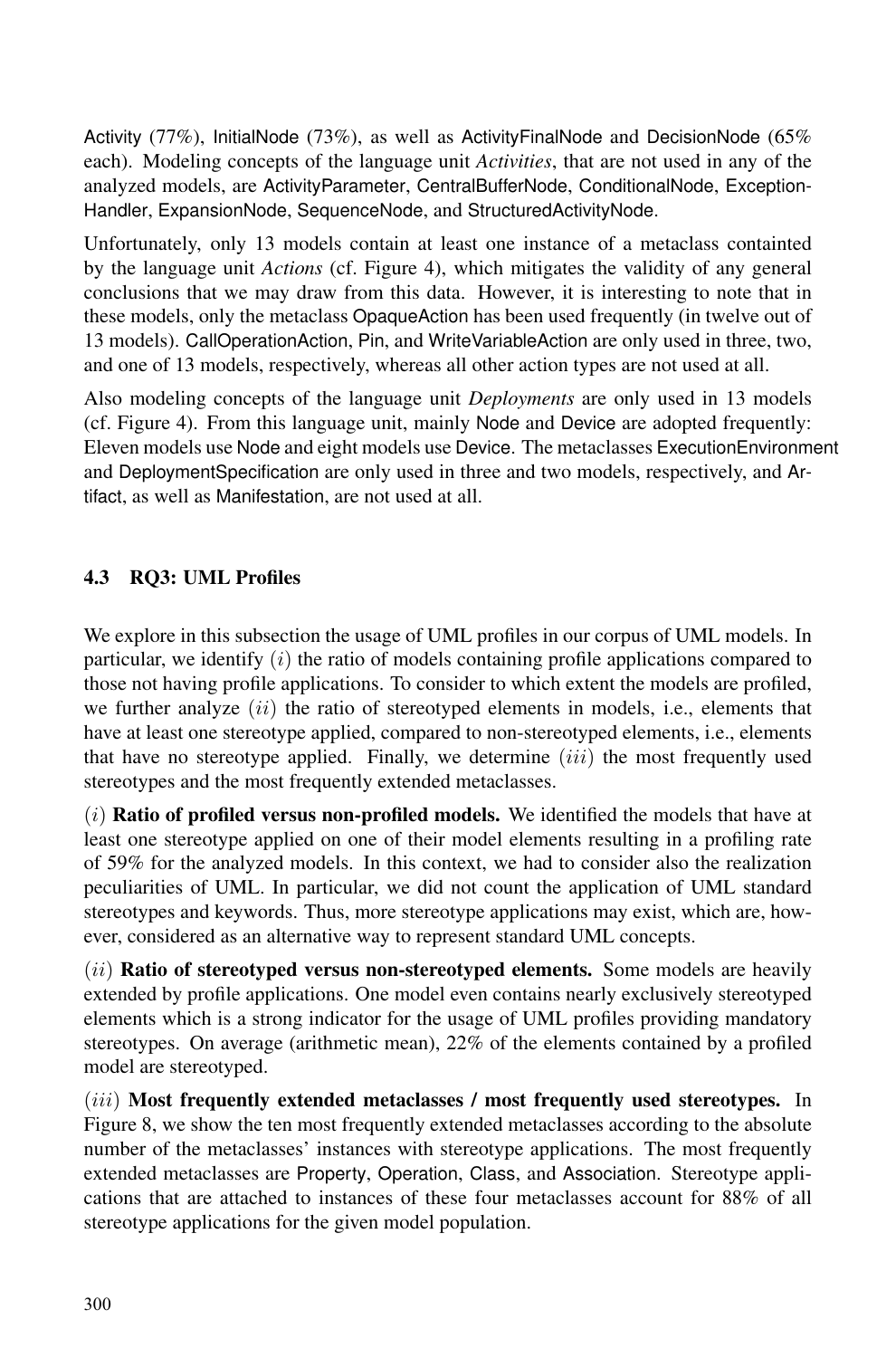

Figure 8: Number of stereotyped model elements per metaclass.



Figure 9: Number of models using a particular stereotype.

When considering the frequency of stereotype applications per metaclass, i.e., the ratio of stereotyped instances versus non-stereotyped instances, instances of InstanceSpecification are most frequently stereotyped, i.e., 80% of all instances of InstanceSpecification contained be the analyzed models are stereotyped. Instances of Property, Lifeline, Operation, Dependency, and Class are also frequently stereotyped (24%–44%).

Figure 9 shows the stereotypes that are used in at least seven distinct models. When considering the domains for which profiles are used in the analyzed models, we observe that stereotypes for defining robustness diagrams (≪entity≫, <sup>≪</sup>control≫, and <sup>≪</sup>boundary≫) for modeling model-view-controller applications are most frequently used. Besides, we encountered stereotypes for expressing database concepts (≪FK≫, <sup>≪</sup>table≫, <sup>≪</sup>PK≫, and <sup>≪</sup>column≫) and Web application concepts (≪https≫, <sup>≪</sup>navigate≫, and <sup>≪</sup>http≫) quite often.

Finally, we relate our analysis results with the results obtained by the literature study of Pardillo [Par10]. One of the main findings of Pardillo is that the majority of profiles are defined for the metaclasses Class, Association, and Property. Our results confirm this finding as Property, Operation, Class, and Association are the most frequently stereotyped metaclasses in terms of absolute numbers of stereotyped instances.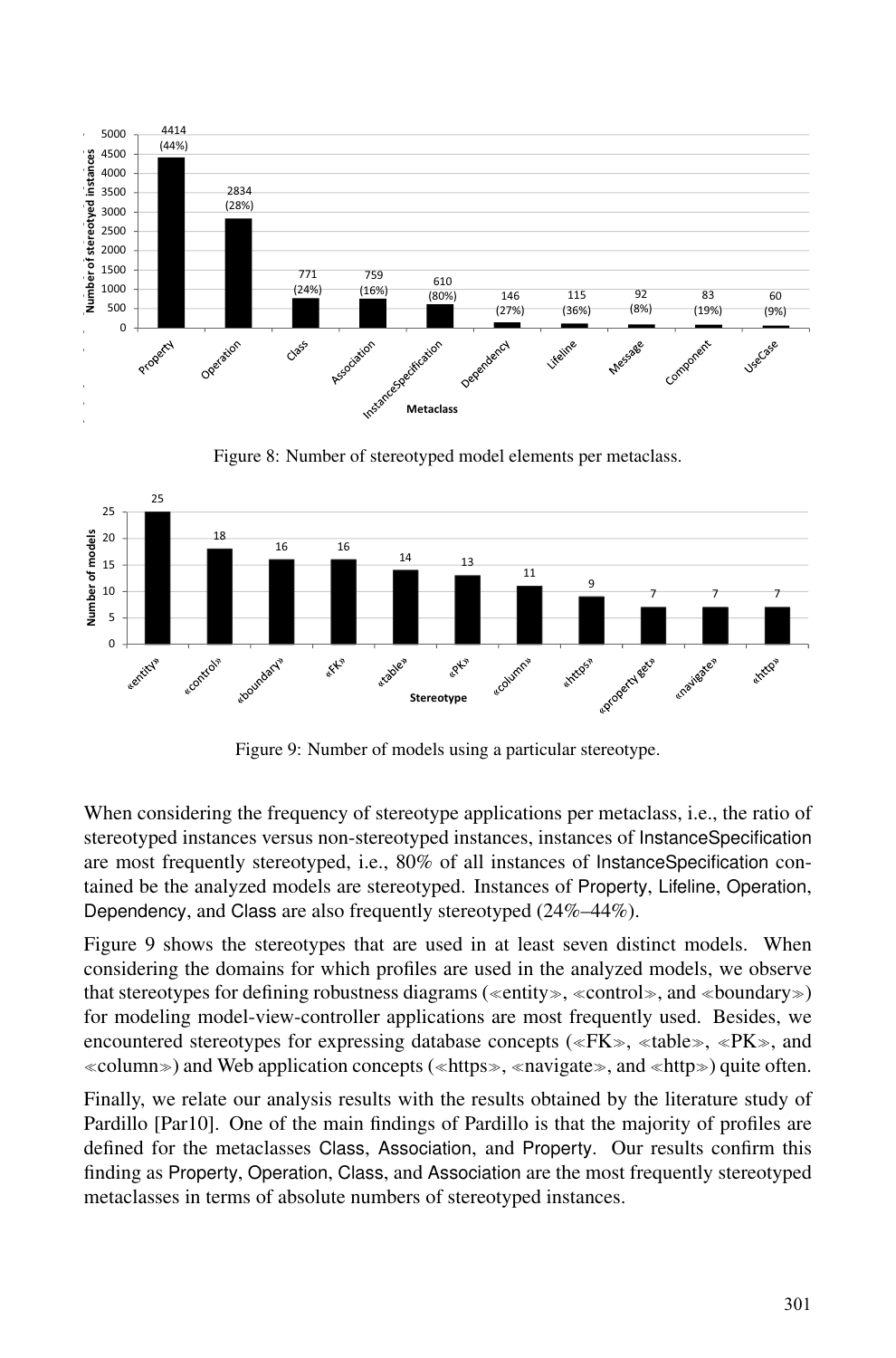## 5 Threats to Validity

Internal threats. We identified the following two factors that might affect the validity of our analysis results for the analyzed corpus of UML models.

We were not able to analyze the usage of all modeling concepts provided by UML, because not all of them are explicitly supported by Enterprise Architect. From the 193 modeling concepts of UML, we could only consider 115 of them in the analysis (cf. Figure 2). For determining which modeling concepts are explicitly supported, we reviewed the Enterprise Architect user guide, as well as the tool itself.

In the analysis, we chose to classify all modeling concepts provided by UML into sublanguages according to their assignment to language units defined by the UML standard. However, this sublanguage categorization does not take into account that certain modeling concepts can be used also when applying other sublanguages.

External threats. The following characteristics of the analyzed UML models restrict the extent at which it is possible to generalize our findings. The presented analysis considers open models that are publicly available on the Web and that have been created with Enterprise Architect. Further, the analyzed sample is with 121 UML models fairly small. The analyzed set of models does not contain very huge models. Furthermore, most of the models are obtained from open source repositories and thus may largely concern the domain of software systems. We did not take into account the purpose of the models, such as documentation, specification, code generation, or reverse engineering, which might have an impact on which modeling concepts of UML are used. Due to these characteristics of the analyzed data set, the obtained results are only valid for this set of analyzed UML models and they cannot be generalized for closed UML models (i.e., models that are not publicly available), UML models that have been created with UML modeling tools other than Enterprise Architect, huge models, or models that have been used in other application domains than software systems. Further, it has to be investigated whether the purpose of the models has an impact on which modeling concepts of UML are used.

Despite these limitations concerning the generalisability of our results, the analysis method presented in this paper can be applied to analyze arbitrary UML models to compute the usage frequency of UML's sublanguages, UML's modeling concepts, and UML profiles.

## 6 Summary and Outlook

We presented the results of analyzing 121 open UML models concerning the usage frequency of the sublanguages and modeling concepts of UML, as well as of UML profiles. Our stated research questions have been answered for this set of UML models as follows.

RQ1: What is the usage frequency of UML's sublanguages? The language units that are most frequently used in the analyzed models are *Classes*, *Use Cases*, and *Interactions* (100%, 47%, and 39% of the models, respectively).

RQ2: What is the usage frequency of UML's modeling concepts? We may conclude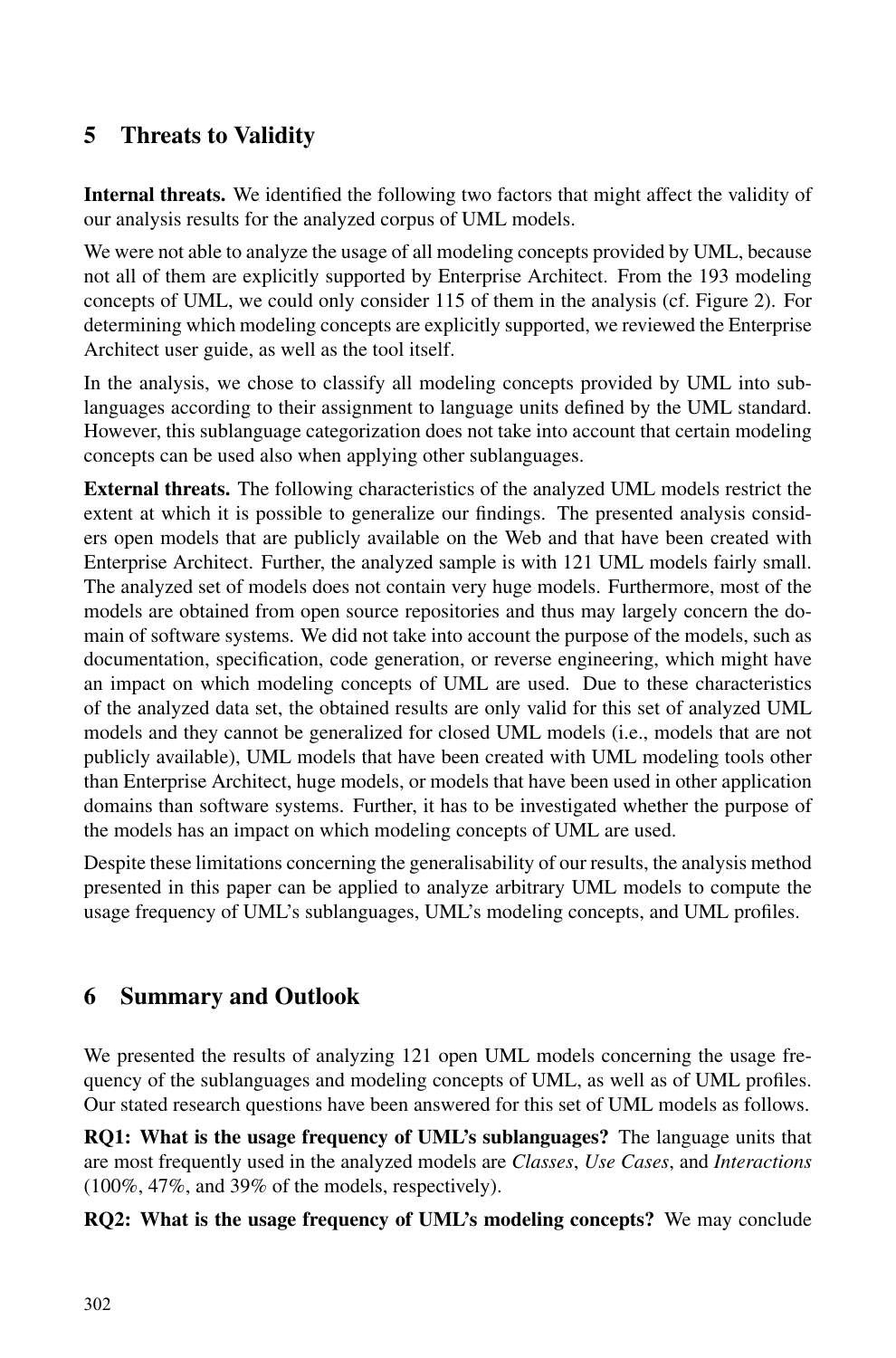that models using the language unit *Classes* use several modeling concepts quite frequently, such as Class, Property, Operation, Generalization, and Association, whereas in the language units *Interactions* and *Use Cases* mainly two modeling concepts each account for the largest proportion among model elements of the respective language unit: 93% of all model elements of *Interactions* metaclasses are either instances of Message or Lifeline and 83% of all model elements of *Use Cases* are either instances of Actor or Use Case.

RQ3: What is the usage frequency of UML profiles? From the observations made in this study, we may conclude that profiles are frequently used for defining robustness diagrams and database schemas. The core concepts of the language unit *Classes*, which are the most frequently used modeling concepts, are also most frequently stereotyped.

These results provide a first indication of which modeling concepts could be contained in a concise core of UML. In future work, we plan to enlarge the corpus of analyzed UML models with closed UML models from our collaborator SparxSystems Software GmbH Central Europe, as well as with models created using other UML modeling tools, to counteract the external threats to validity and to enable drawing more general conclusions. Furthermore, we plan to relate the usage frequency of UML's modeling concepts with different characteristics of the analyzed models, such as their size, lifespan, number of authors, purpose, and domain.

Acknowledgments. We thank Alexander Bohn and Tobias Fink for their contributions to the presented study and SparxSystems Software GmbH Central Europe for their support. This work is partly funded by the European Commission under the ICT Policy Support Programme grant no. 317859 and by the Austrian Federal Ministry of Transport, Innovation and Technology (BMVIT) under the FFG BRIDGE program grant no. 832160.

## **References**

- [BBB<sup>+</sup>11] David Budgen, Andy J. Burn, O. Pearl Brereton, Barbara A. Kitchenham, and Rialette Pretorius. Empirical evidence about the UML: a systematic literature review. *Softw., Pract. Exper.*, 41(4):363–392, 2011.
- [BM98] Jean Bézivin and Pierre-Alain Muller. UML: The Birth and Rise of a Standard Modeling Notation. In *First International Workshop on the Unified Modeling Language (UML)*, pages 1–8, 1998.
- [DP06] Brian Dobing and Jeffrey Parsons. How UML is used. *CACM*, 49(5):109–113, 2006.
- [FGDTS06] Robert B. France, Sudipto Ghosh, Trung T. Dinh-Trong, and Arnor Solberg. Model-Driven Development Using UML 2.0: Promises and Pitfalls. *IEEE Computer*, 39(2):59–66, 2006.
- [GAM05] Martin Grossman, Jay E. Aronson, and Richard V. McCarthy. Does UML make the grade? Insights from the software development community. *Information & Software Technology*, 47(6):383–397, 2005.
- [GPC09] Marcela Genero, Mario Piattini, and Michel R. V. Chaudron. Quality of UML models. *Information & Software Technology*, 51(12):1629–1630, 2009.